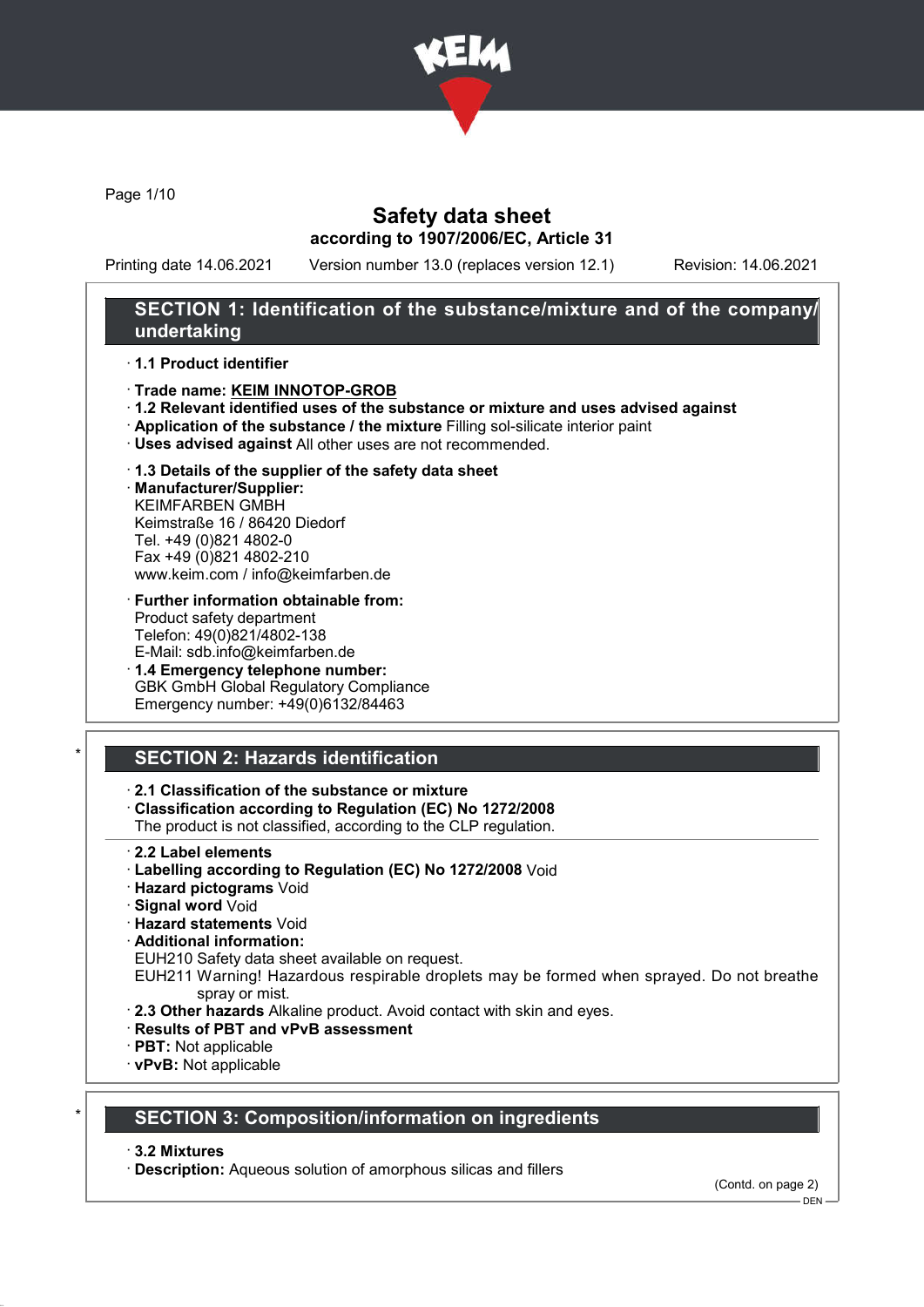

Page 2/10

# Safety data sheet according to 1907/2006/EC, Article 31

Printing date 14.06.2021 Version number 13.0 (replaces version 12.1) Revision: 14.06.2021

(Contd. of page 1)

### Trade name: KEIM INNOTOP-GROB

#### Dangerous components:

CAS: 13463-67-7 EINECS: 236-675-5 Index number: 022-006-00-2 Reg.nr.: 01-2119489379-17- 0016

titanium dioxide [in powder form containing 1 % or more 10-25% of particles with aerodynamic diameter  $\leq 10 \text{ }\mu\text{m}$ ] Carc. 2, H351

Additional information: For the wording of the listed hazard phrases refer to section 16.

## SECTION 4: First aid measures

#### · 4.1 Description of first aid measures

- · General information:
- No special measures required.

When seeing the doctor we suggest to present this safety data sheet.

- · After inhalation: Supply fresh air; consult doctor in case of complaints.
- · After skin contact:
- Immediately wash with water and soap and rinse thoroughly.
- Do not use solvents or thinners.
- If skin irritation continues, consult a doctor.
- · After eye contact:
- Rinse opened eye for several minutes under running water. Then consult a doctor.
- · After swallowing:

Rinse mouth and throat well with water.

Do not induce vomiting; call for medical help immediately.

- · 4.2 Most important symptoms and effects, both acute and delayed
- No further relevant information available.
- · 4.3 Indication of any immediate medical attention and special treatment needed No further relevant information available.

## SECTION 5: Firefighting measures

- · 5.1 Extinguishing media
- · Suitable extinguishing agents:
- Product itself does not burn. Co-ordinate fire-fighting measures to the fire surroundings.
- · 5.2 Special hazards arising from the substance or mixture
- No further relevant information available.
- · 5.3 Advice for firefighters
- · Specila protective equipment: Wear self-contained respiratory protective device.
- · Additional information

Dispose of fire debris and contaminated fire fighting water in accordance with official regulations. In case of fire do not breathe smoke, fumes and vapours. Cool endangered receptacles with water spray.

(Contd. on page 3)

DEN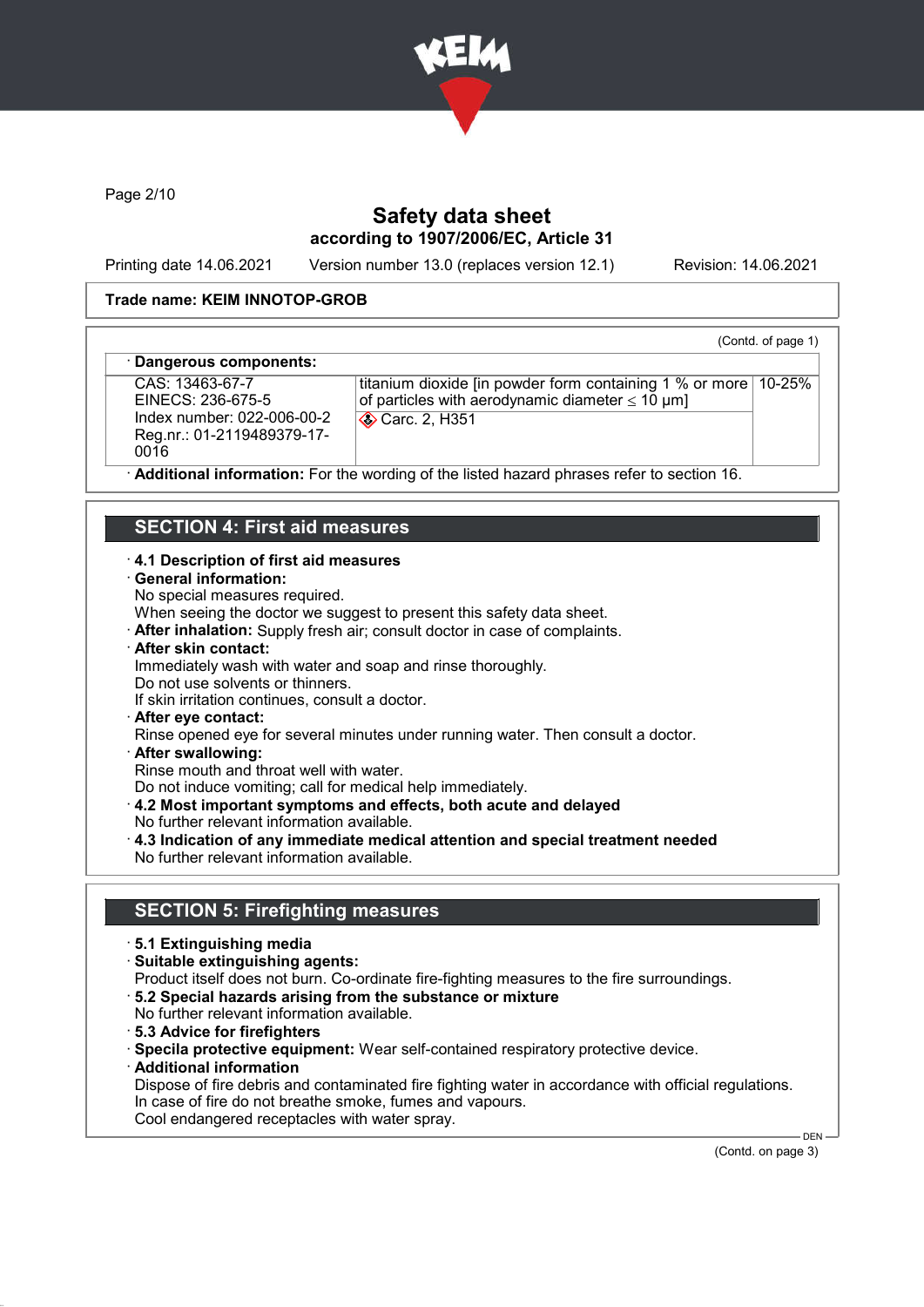

Page 3/10

# Safety data sheet according to 1907/2006/EC, Article 31

Printing date 14.06.2021 Version number 13.0 (replaces version 12.1) Revision: 14.06.2021

### Trade name: KEIM INNOTOP-GROB

(Contd. of page 2)

## SECTION 6: Accidental release measures

| 6.1 Personal precautions, protective equipment and emergency procedures                                                                                                                                                              |  |
|--------------------------------------------------------------------------------------------------------------------------------------------------------------------------------------------------------------------------------------|--|
| Avoid contact with skin and eyes.                                                                                                                                                                                                    |  |
| Ensure adequate ventilation                                                                                                                                                                                                          |  |
| Respect the protection rules (see section 7 a. 8).                                                                                                                                                                                   |  |
| 6.2 Environmental precautions:                                                                                                                                                                                                       |  |
| Do not allow product to reach soil, sewage system or any water course.                                                                                                                                                               |  |
| Follow local governmental rules and regulations.                                                                                                                                                                                     |  |
| Dilute with plenty of water.                                                                                                                                                                                                         |  |
| 6.3 Methods and material for containment and cleaning up:                                                                                                                                                                            |  |
| Absorb with liquid-binding material (sand, diatomite, acid binders, universal binders, sawdust).                                                                                                                                     |  |
| Ensure adequate ventilation.                                                                                                                                                                                                         |  |
| Dispose of the material collected according to regulations.                                                                                                                                                                          |  |
| Clear contaminated areas thoroughly.                                                                                                                                                                                                 |  |
| Flush rests with sufficient amount of water.                                                                                                                                                                                         |  |
| 6.4 Reference to other sections                                                                                                                                                                                                      |  |
| See Section 7 for information on safe handling.                                                                                                                                                                                      |  |
| See Section 8 for information on personal protection equipment.                                                                                                                                                                      |  |
| See Section 13 for disposal information.                                                                                                                                                                                             |  |
|                                                                                                                                                                                                                                      |  |
|                                                                                                                                                                                                                                      |  |
| <b>SECTION 7: Handling and storage</b>                                                                                                                                                                                               |  |
|                                                                                                                                                                                                                                      |  |
| · 7.1 Precautions for safe handling                                                                                                                                                                                                  |  |
| Keep receptacles tightly sealed.                                                                                                                                                                                                     |  |
| Avoid contact with skin and eyes.                                                                                                                                                                                                    |  |
| Do not inhale aerosols.                                                                                                                                                                                                              |  |
| Ensure good ventilation/exhaustion at the workplace.                                                                                                                                                                                 |  |
| See item 8 (8.2) for information about suitable protective equipment and technical precautions.                                                                                                                                      |  |
| Respect the protection rules.                                                                                                                                                                                                        |  |
| · Information about fire - and explosion protection:                                                                                                                                                                                 |  |
| The product is not flammable.                                                                                                                                                                                                        |  |
| <b>All the contract of the contract of the contract of the contract of the contract of the contract of the contract of the contract of the contract of the contract of the contract of the contract of the contract of the contr</b> |  |

- No special measures required.
- · 7.2 Conditions for safe storage, including any incompatibilities
- · Storage:
- · Requirements to be met by storerooms and receptacles: Keep in the original containers in a cool and dry place. Store only in unopened original receptacles.
- · Information about storage in one common storage facility: Do not store together with acids.
- · Further information about storage conditions:
- Store in a cool place.
- Protect from frost.
- Protect from heat and direct sunlight.
- · Storage class: 12

(Contd. on page 4)

 $-$  DEN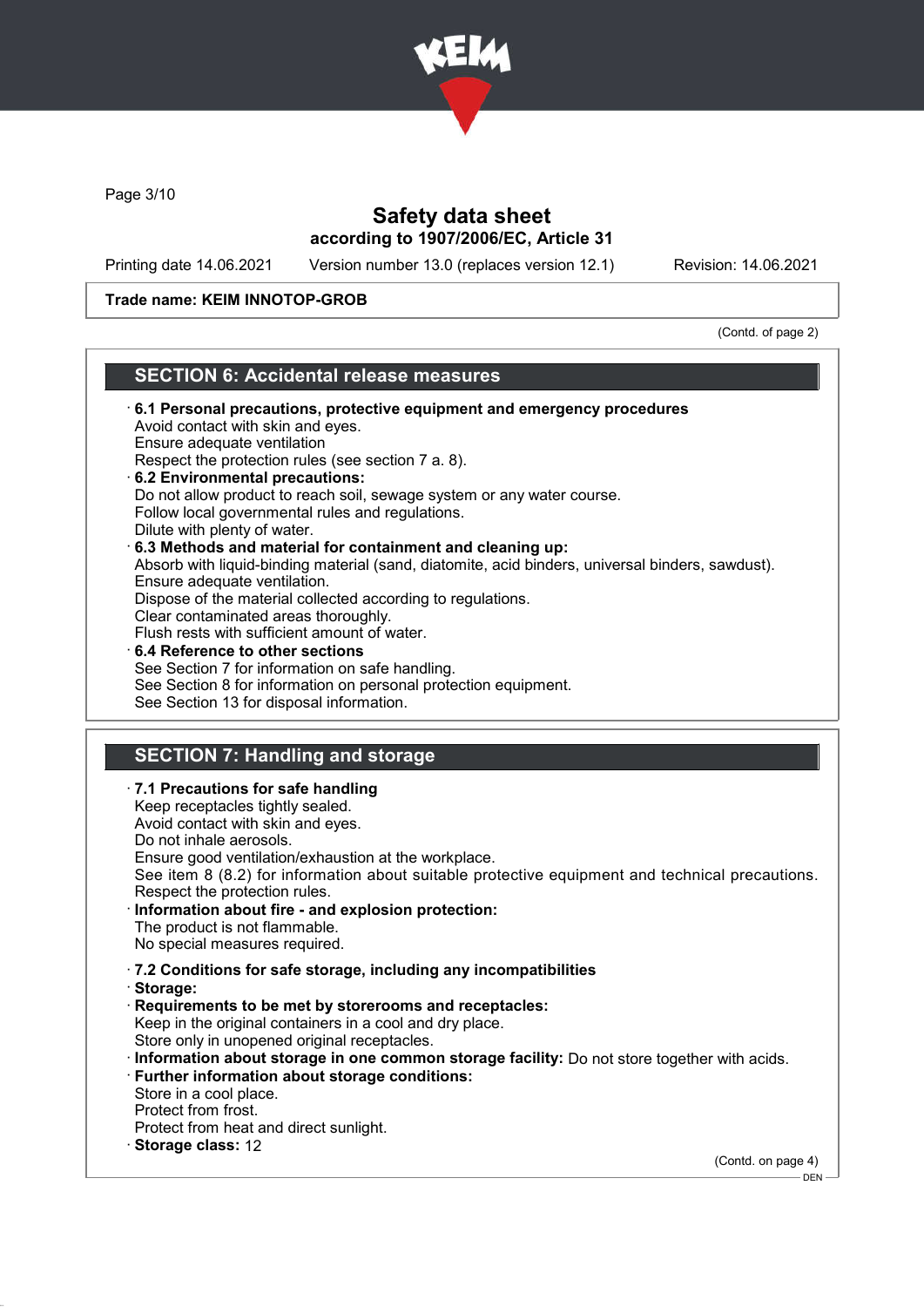

Page 4/10

# Safety data sheet according to 1907/2006/EC, Article 31

Printing date 14.06.2021 Version number 13.0 (replaces version 12.1) Revision: 14.06.2021

# Trade name: KEIM INNOTOP-GROB

(Contd. of page 3)

· 7.3 Specific end use(s) No further relevant information available.

| <b>SECTION 8: Exposure controls/personal protection</b>                                                                                                                                                                                                                                                                                                                                                                                                                                                                                                                                                            |                                           |
|--------------------------------------------------------------------------------------------------------------------------------------------------------------------------------------------------------------------------------------------------------------------------------------------------------------------------------------------------------------------------------------------------------------------------------------------------------------------------------------------------------------------------------------------------------------------------------------------------------------------|-------------------------------------------|
| 8.1 Control parameters                                                                                                                                                                                                                                                                                                                                                                                                                                                                                                                                                                                             |                                           |
| Ingredients with limit values that require monitoring at the workplace:                                                                                                                                                                                                                                                                                                                                                                                                                                                                                                                                            |                                           |
| 13463-67-7 titanium dioxide [in powder form containing 1 % or more of particles with<br>aerodynamic diameter $\leq 10$ µm]                                                                                                                                                                                                                                                                                                                                                                                                                                                                                         |                                           |
| AGW (Germany) Long-term value: 1.25* 10** mg/m <sup>3</sup><br>2(II);*alveolengängig**einatembar; AGS, DFG                                                                                                                                                                                                                                                                                                                                                                                                                                                                                                         |                                           |
| 14808-60-7 Quartz (SiO2)                                                                                                                                                                                                                                                                                                                                                                                                                                                                                                                                                                                           |                                           |
| MAK (Germany) alveolengängige Fraktion                                                                                                                                                                                                                                                                                                                                                                                                                                                                                                                                                                             |                                           |
| <b>DNELs</b>                                                                                                                                                                                                                                                                                                                                                                                                                                                                                                                                                                                                       |                                           |
| 13463-67-7 titanium dioxide [in powder form containing 1 % or more of particles with<br>aerodynamic diameter $\leq 10$ µm]                                                                                                                                                                                                                                                                                                                                                                                                                                                                                         |                                           |
| Inhalative Long-term - local effects 10 mg/m <sup>3</sup> (not specified)                                                                                                                                                                                                                                                                                                                                                                                                                                                                                                                                          |                                           |
| · PNECs                                                                                                                                                                                                                                                                                                                                                                                                                                                                                                                                                                                                            |                                           |
| 13463-67-7 titanium dioxide [in powder form containing 1 % or more of particles with<br>aerodynamic diameter $\leq 10$ µm]                                                                                                                                                                                                                                                                                                                                                                                                                                                                                         |                                           |
| Aquatic compartment - freshwater                                                                                                                                                                                                                                                                                                                                                                                                                                                                                                                                                                                   | 0.184 mg/l (freshwater)                   |
| Aquatic compartment - marine water                                                                                                                                                                                                                                                                                                                                                                                                                                                                                                                                                                                 | 0.0184 mg/l (marine water)                |
| Aquatic compartment - water, intermittent releases                                                                                                                                                                                                                                                                                                                                                                                                                                                                                                                                                                 | 0.193 mg/l (invertebrates)                |
| Aquatic compartment - sediment in freshwater                                                                                                                                                                                                                                                                                                                                                                                                                                                                                                                                                                       | 1,000 mg/kg sed dw (sediment fresh water) |
| Aquatic compartment - sediment in marine water                                                                                                                                                                                                                                                                                                                                                                                                                                                                                                                                                                     | 100 mg/kg sed dw (sediment marine water)  |
| Terrestrial compartment - soil                                                                                                                                                                                                                                                                                                                                                                                                                                                                                                                                                                                     | 100 mg/kg dw (soil)                       |
| Sewage treatment plant                                                                                                                                                                                                                                                                                                                                                                                                                                                                                                                                                                                             | 100 mg/l (sewage treatment plant)         |
| Additional information: The lists valid during the making were used as basis.                                                                                                                                                                                                                                                                                                                                                                                                                                                                                                                                      |                                           |
| 8.2 Exposure controls<br>Individual protection measures, such as personal protective equipment<br><b>General protective and hygienic measures:</b><br>Avoid contact with the eyes and skin.<br>Do not inhale aerosols.<br>Wash hands before breaks and at the end of work.<br>Immediately remove all soiled and contaminated clothing.<br><b>Respiratory protection:</b><br>Use suitable respiratory protective device only when aerosol or mist is formed.<br>Filter: P2<br><b>Hand protection Protective gloves</b><br><b>Material of gloves</b><br>suitable material e.g.:<br>Nitrile impregnated cotton-gloves |                                           |
| PVC or PE gloves<br>Recommended thickness of the material: $\geq 0.5$ mm                                                                                                                                                                                                                                                                                                                                                                                                                                                                                                                                           |                                           |
|                                                                                                                                                                                                                                                                                                                                                                                                                                                                                                                                                                                                                    | (Contd. on page 5)                        |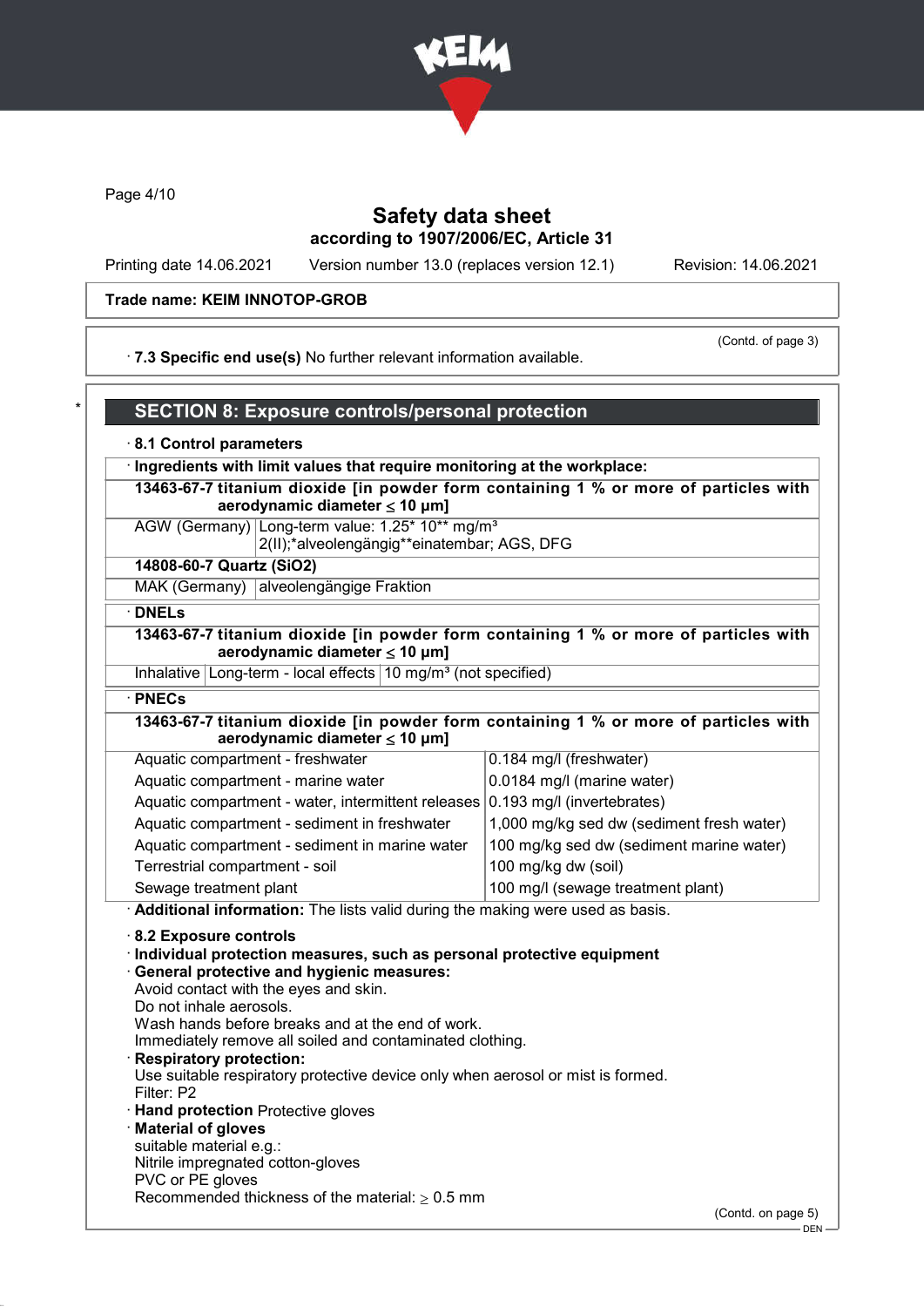

Page 5/10

# Safety data sheet according to 1907/2006/EC, Article 31

Printing date 14.06.2021 Version number 13.0 (replaces version 12.1) Revision: 14.06.2021

(Contd. of page 4)

- DEN

### Trade name: KEIM INNOTOP-GROB

### Butyl rubber, BR

Recommended thickness of the material:  $> 0.7$  mm

The selection of the suitable gloves does not only depend on the material, but also on further marks of quality and varies from manufacturer to manufacturer. As the product is a preparation of several substances, the resistance of the glove material can not be calculated in advance and has therefore to be checked prior to the application.

### Penetration time of glove material

Value for the permeation: level  $\geq 6$  (480 min)

The determined penetration times according to EN 16523-1:2015 are not performed under practical conditions. Therefore a maximum wearing time, which corresponds to 50% of the penetration time, is recommended.

The exact break trough time has to be found out by the manufacturer of the protective gloves and has to be observed.

- · Eye/face protection Safety glasses
- · Body protection: Protective work clothing
- · Environmental exposure controls
- See Section 12 and 6.2

No further relevant information available.

## SECTION 9: Physical and chemical properties

| 9.1 Information on basic physical and chemical properties |                              |                    |
|-----------------------------------------------------------|------------------------------|--------------------|
| <b>General Information</b>                                |                              |                    |
| · Colour:                                                 | White                        |                    |
| · Odour:                                                  | Weak, characteristic         |                    |
| Odour threshold:                                          | Not determined               |                    |
| · Melting point/freezing point:                           | Not determined               |                    |
| · Boiling point or initial boiling point and              |                              |                    |
| boiling range                                             | Not determined               |                    |
| · Flammability                                            | Not applicable               |                    |
| <b>Lower and upper explosion limit</b>                    |                              |                    |
| · Lower:                                                  | Not applicable               |                    |
| $\cdot$ Upper:                                            | Not applicable               |                    |
| · Flash point:                                            | Not applicable               |                    |
| · Auto-ignition temperature:                              | Product is not selfigniting. |                    |
| · Decomposition temperature:                              | Not determined               |                    |
| $\cdot$ pH at 20 $\degree$ C                              | $~11*$                       |                    |
| · Viscosity:                                              |                              |                    |
| · Kinematic viscosity                                     | Not determined               |                    |
| Dynamic at 20 °C:                                         | 3100-4100* mPas              |                    |
| · Solubility                                              |                              |                    |
| · water:                                                  | <b>Miscible</b>              |                    |
| · Partition coefficient n-octanol/water (log              |                              |                    |
| value)                                                    | Not applicable               |                    |
| $\cdot$ Vapour pressure at 20 °C:                         | $~23$ hPa                    |                    |
|                                                           |                              | (Contd. on page 6) |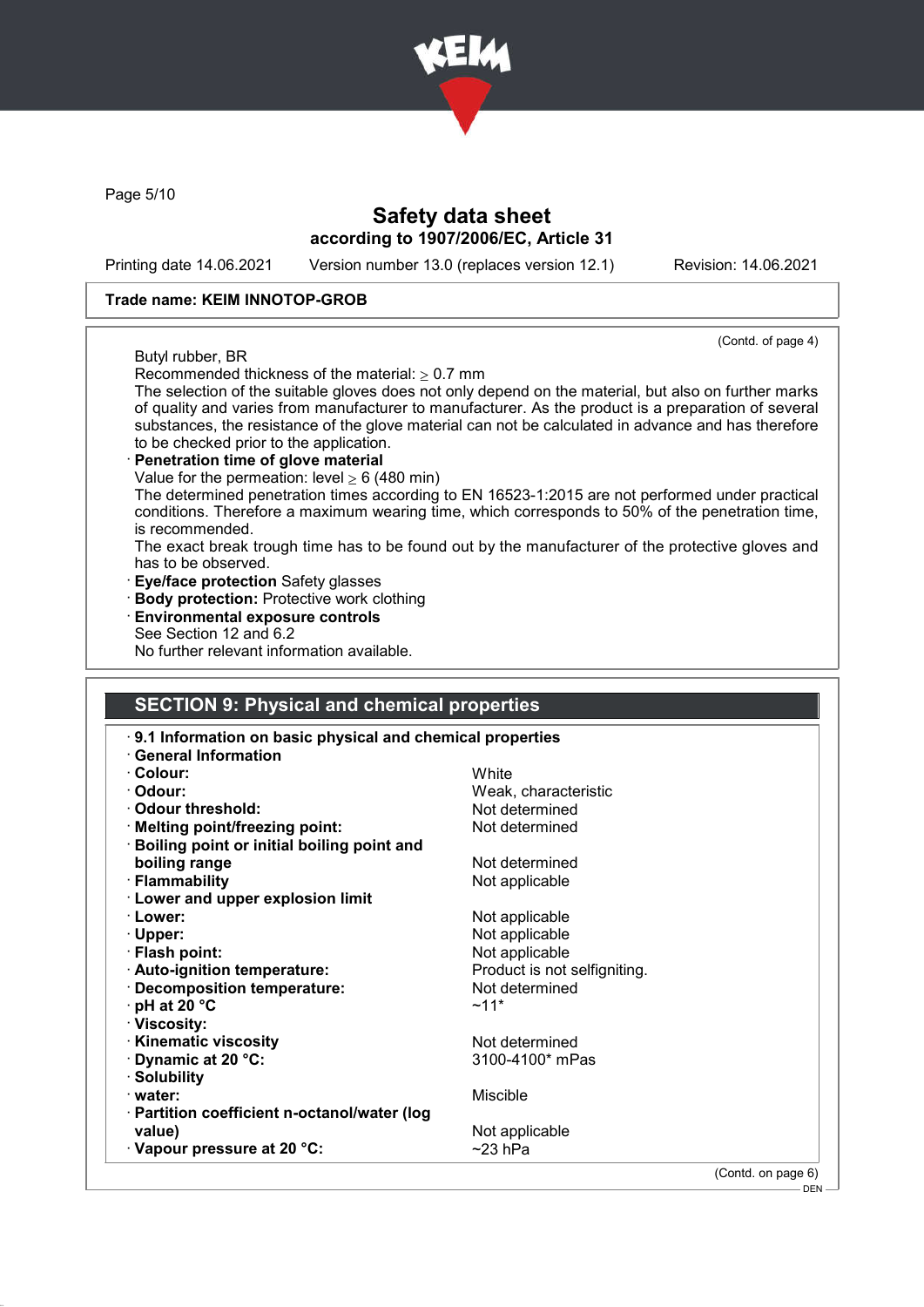

Page 6/10

# Safety data sheet according to 1907/2006/EC, Article 31

Printing date 14.06.2021 Version number 13.0 (replaces version 12.1) Revision: 14.06.2021

#### Trade name: KEIM INNOTOP-GROB

|                                                                                    | (Contd. of page 5)                                                              |
|------------------------------------------------------------------------------------|---------------------------------------------------------------------------------|
| <b>Density and/or relative density</b>                                             |                                                                                 |
| · Density at 20 °C:                                                                | 1.4-1.8* $g/cm3$                                                                |
| · Relative density                                                                 | Not determined                                                                  |
| · Vapour density                                                                   | Not applicable.                                                                 |
| $\cdot$ 9.2 Other information                                                      | * The values are for freshly produced material<br>and may change with the time. |
| · Appearance:                                                                      |                                                                                 |
| $\cdot$ Form:                                                                      | Pasty                                                                           |
| · Important information on protection of health<br>and environment, and on safety. |                                                                                 |
| · Ignition temperature:                                                            | Not determined                                                                  |
| <b>Explosive properties:</b>                                                       | Product does not present an explosion hazard.                                   |
| Change in condition                                                                |                                                                                 |
| · Softening point/range                                                            |                                                                                 |
| Oxidising properties:                                                              | Not applicable                                                                  |
| <b>Evaporation rate</b>                                                            | Not applicable                                                                  |
| Information with regard to physical hazard<br>classes                              |                                                                                 |
| · Explosives                                                                       | Void                                                                            |
| · Flammable gases                                                                  | Void                                                                            |
| · Aerosols                                                                         | Void                                                                            |
| Oxidising gases                                                                    | Void                                                                            |
| · Gases under pressure                                                             | Void                                                                            |
| · Flammable liquids                                                                | Void                                                                            |
| · Flammable solids                                                                 | Void                                                                            |
| · Self-reactive substances and mixtures                                            | Void                                                                            |
| · Pyrophoric liquids                                                               | Void                                                                            |
| · Pyrophoric solids                                                                | Void                                                                            |
| · Self-heating substances and mixtures                                             | Void                                                                            |
| · Substances and mixtures, which emit                                              |                                                                                 |
| flammable gases in contact with water                                              | Void                                                                            |
| <b>Oxidising liquids</b>                                                           | Void                                                                            |
| Oxidising solids                                                                   | Void                                                                            |
| Organic peroxides                                                                  | Void                                                                            |
| <b>Corrosive to metals</b>                                                         | Void                                                                            |
| <b>Desensitised explosives</b>                                                     | Void                                                                            |

# SECTION 10: Stability and reactivity

· 10.1 Reactivity No further relevant information available.

· 10.2 Chemical stability Stable under normal conditions of storage and use.

· Thermal decomposition / conditions to be avoided:

No decomposition if used according to specifications.

· 10.3 Possibility of hazardous reactions No dangerous reactions known.

(Contd. on page 7)

DEN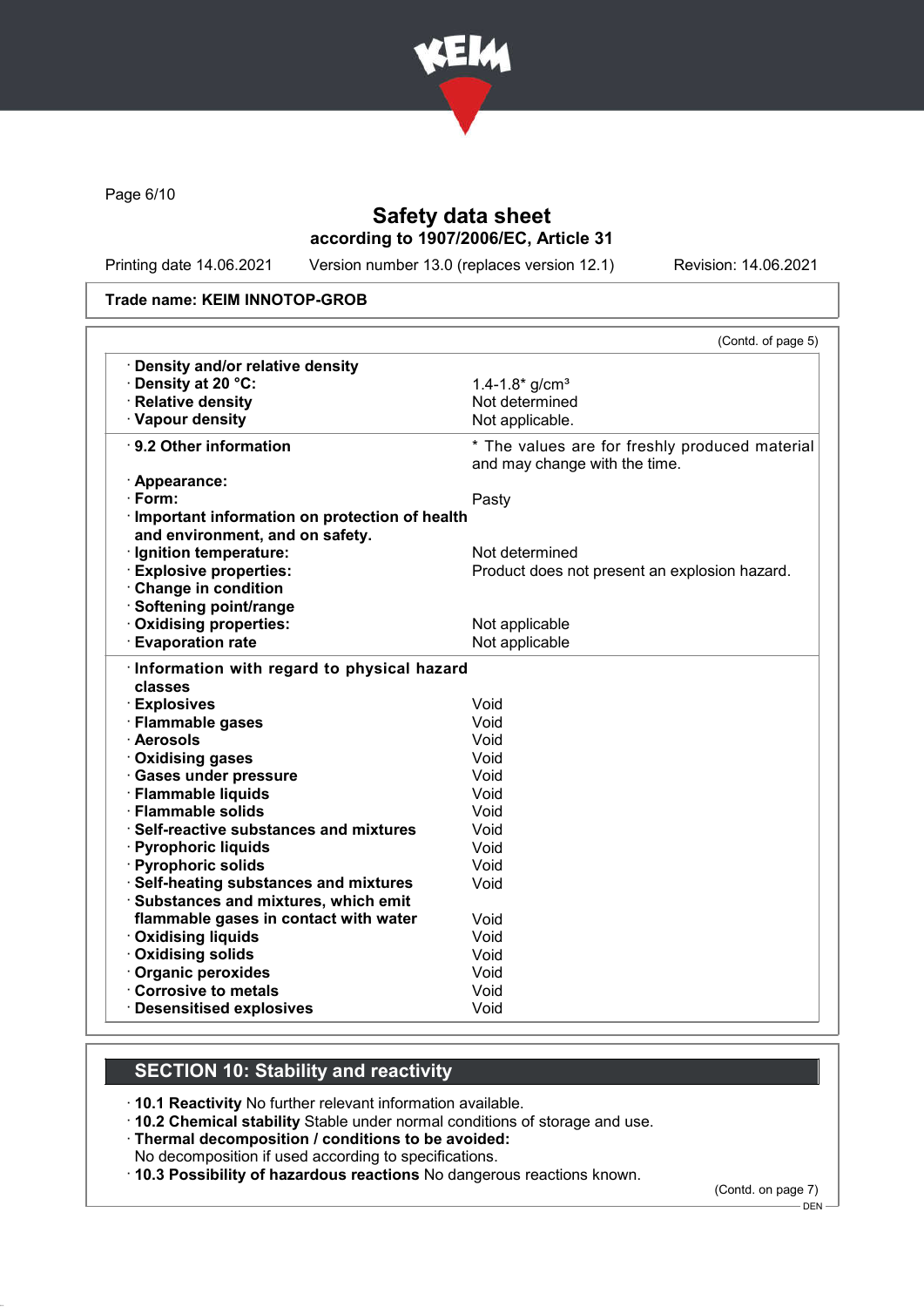

Page 7/10

# Safety data sheet according to 1907/2006/EC, Article 31

Printing date 14.06.2021 Version number 13.0 (replaces version 12.1) Revision: 14.06.2021

### Trade name: KEIM INNOTOP-GROB

(Contd. of page 6)

· 10.4 Conditions to avoid No further relevant information available.

· 10.5 Incompatible materials: Acids

· 10.6 Hazardous decomposition products:

No hazardous decomposition products if stored and handled as prescribed.

## **SECTION 11: Toxicological information**

· 11.1 Information on hazard classes as defined in Regulation (EC) No 1272/2008

· Acute toxicity Based on available data, the classification criteria are not met.

· LD/LC50 values relevant for classification:

|                                        | 13463-67-7 titanium dioxide [in powder form containing 1 % or more of particles with |  |
|----------------------------------------|--------------------------------------------------------------------------------------|--|
| aerodynamic diameter $\leq 10 \mu m$ ] |                                                                                      |  |
|                                        |                                                                                      |  |

| Oral   | LD50  | >5,000 mg/kg (rat) (OECD 425)               |
|--------|-------|---------------------------------------------|
| Dermal | LD50  | $ >$ 10,000 mg/kg (rabbit)                  |
|        |       | Inhalative $ LC50/4 h  > 6.82 mg/l$ (rat)   |
|        |       | $\vert$ LOAEL $\vert$ 0.05 mg/l /730d (rat) |
|        | NOAEL | $24,000$ mg/kg /versch (rat)                |

· Skin corrosion/irritation Frequent persistent contact with the skin may cause skin irritation.

· Serious eye damage/irritation In case of longer exposure, irritating effect is possible.

· during inhalation: Irritant effect possible.

· during swallowing: Irritant effect possible

· Respiratory or skin sensitisation Based on available data, the classification criteria are not met.

· Germ cell mutagenicity Based on available data, the classification criteria are not met.

- · Carcinogenicity Based on available data, the classification criteria are not met.
- · Reproductive toxicity Based on available data, the classification criteria are not met.
- · STOT-single exposure Based on available data, the classification criteria are not met.
- · STOT-repeated exposure Based on available data, the classification criteria are not met.
- · Aspiration hazard Based on available data, the classification criteria are not met.
- · Other information (about experimental toxicology):
- Experimental analysis are not available.

The product was not tested. The statements on toxicology have been derived from the properties of the individual components.

- · Subacute to chronic toxicity:
- · CMR effects (carcinogenity, mutagenicity and toxicity for reproduction) Not applicable
- · 11.2 Information on other hazards

**Endocrine disrupting properties** 

None of the ingredients is listed.

(Contd. on page 8)

DEN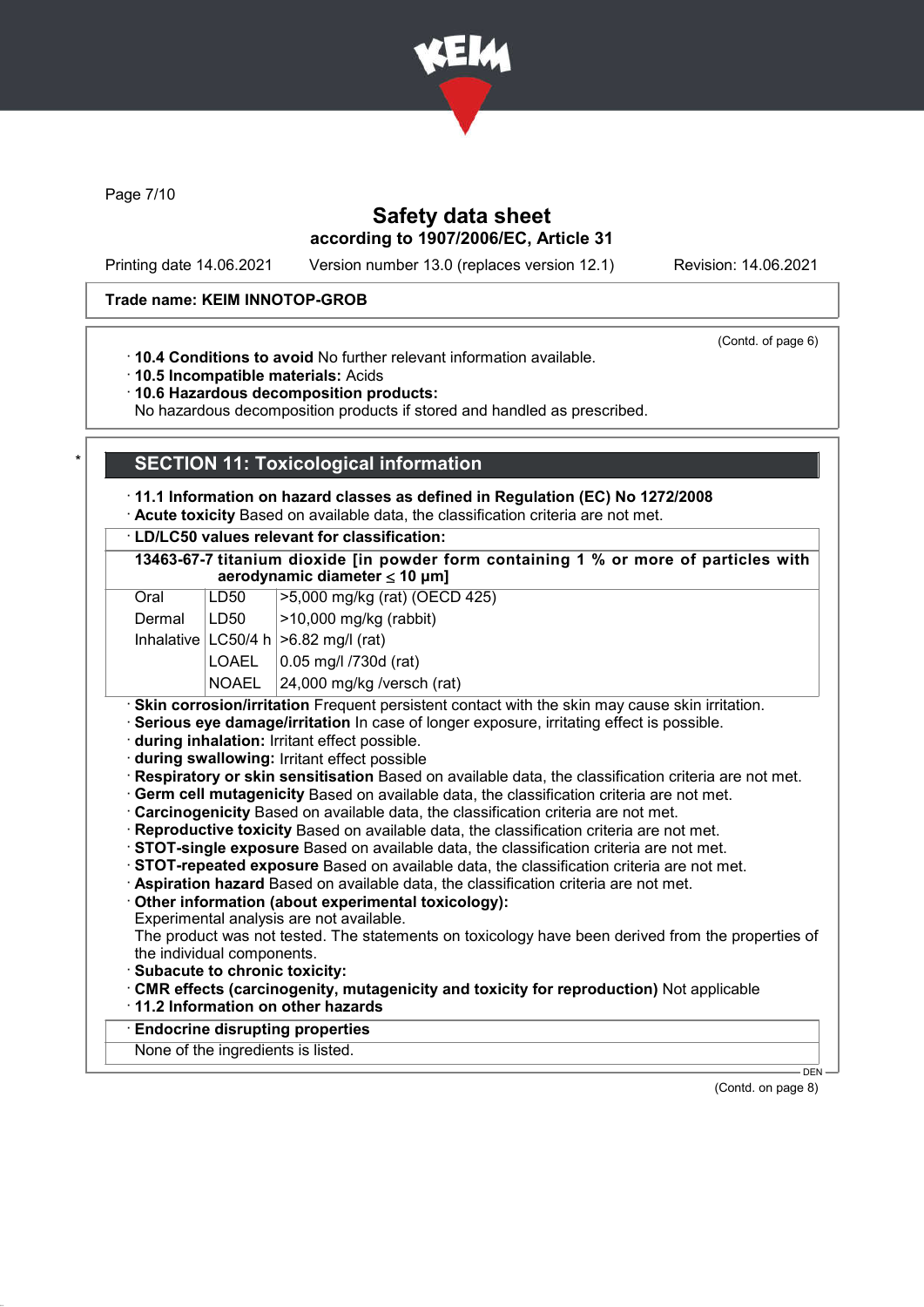

Page 8/10

# Safety data sheet according to 1907/2006/EC, Article 31

Printing date 14.06.2021 Version number 13.0 (replaces version 12.1) Revision: 14.06.2021

Trade name: KEIM INNOTOP-GROB

(Contd. of page 7)

DEN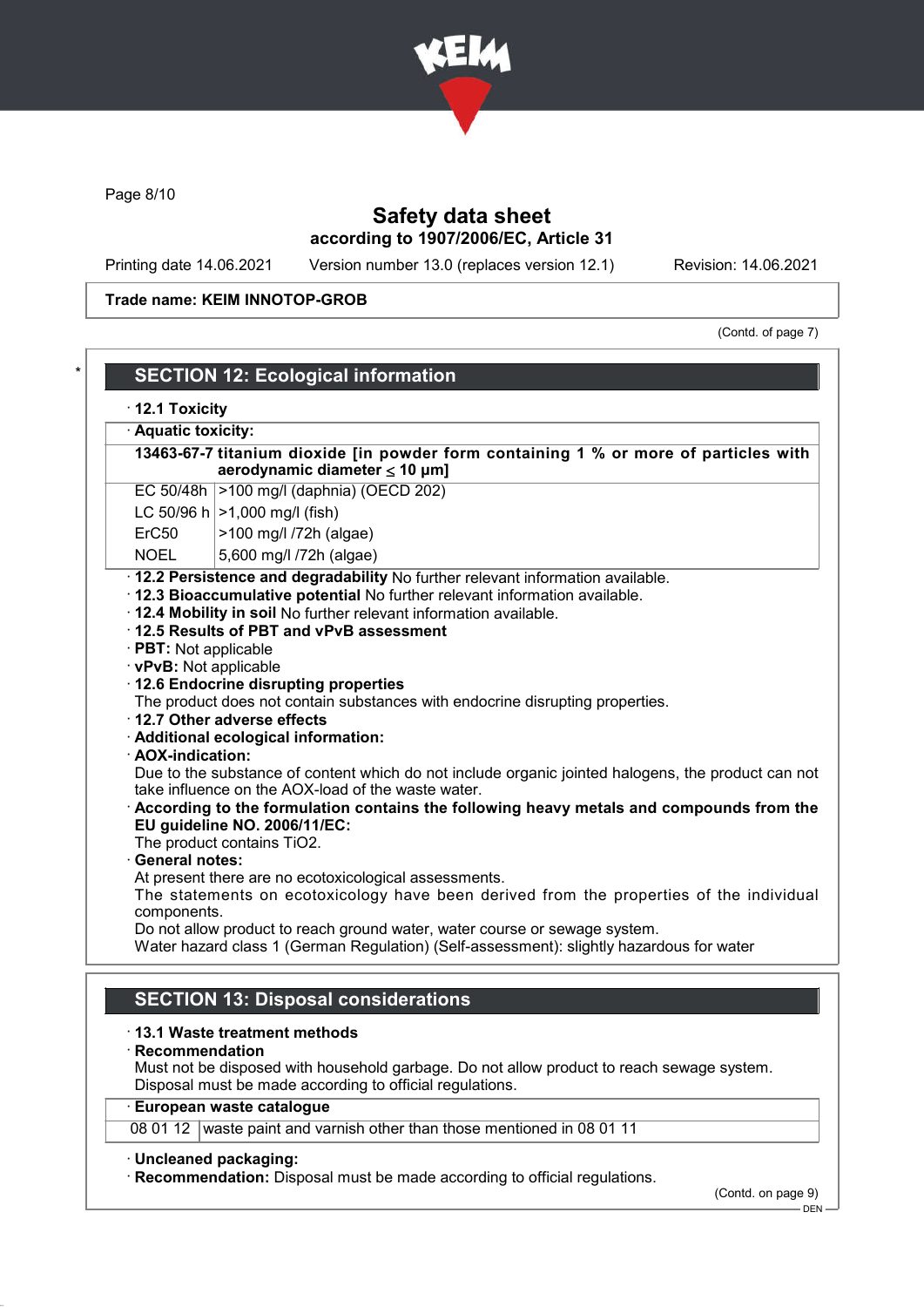

Page 9/10

# Safety data sheet according to 1907/2006/EC, Article 31

Printing date 14.06.2021 Version number 13.0 (replaces version 12.1) Revision: 14.06.2021

### Trade name: KEIM INNOTOP-GROB

· Recommended cleansing agents: Water, if necessary with cleansing agents.

(Contd. of page 8)

| <b>SECTION 14: Transport information</b>                               |                                                               |
|------------------------------------------------------------------------|---------------------------------------------------------------|
| 14.1 UN number or ID number<br>· ADR, IMDG, IATA                       | Void                                                          |
| 14.2 UN proper shipping name<br>· ADR, IMDG, IATA                      | Void                                                          |
| 14.3 Transport hazard class(es)                                        |                                                               |
| · ADR, IMDG, IATA<br>· Class                                           | Void                                                          |
| 14.4 Packing group<br>· ADR, IMDG, IATA                                | Void                                                          |
| : 14.5 Environmental hazards:<br>· Marine pollutant:                   | No                                                            |
| 14.6 Special precautions for user                                      | Not applicable                                                |
| 14.7 Maritime transport in bulk according to<br><b>IMO instruments</b> | Not applicable                                                |
| · Transport/Additional information:                                    | No dangerous good in sense of these transport<br>regulations. |
| · UN "Model Regulation":                                               | Void                                                          |
|                                                                        |                                                               |

# SECTION 15: Regulatory information

- · 15.1 Safety, health and environmental regulations/legislation specific for the substance or mixture
- · Labelling according to Regulation (EC) No 1272/2008 For information on labelling please refer to section 2 of this document.
- · Directive 2012/18/EU
- · Named dangerous substances ANNEX I None of the ingredients is listed.
- · LIST OF SUBSTANCES SUBJECT TO AUTHORISATION (ANNEX XIV)

None of the ingredients is listed.

- · DIRECTIVE 2011/65/EU on the restriction of the use of certain hazardous substances in electrical and electronic equipment – Annex II
- None of the ingredients is listed.

(Contd. on page 10)

 $-$  DEN